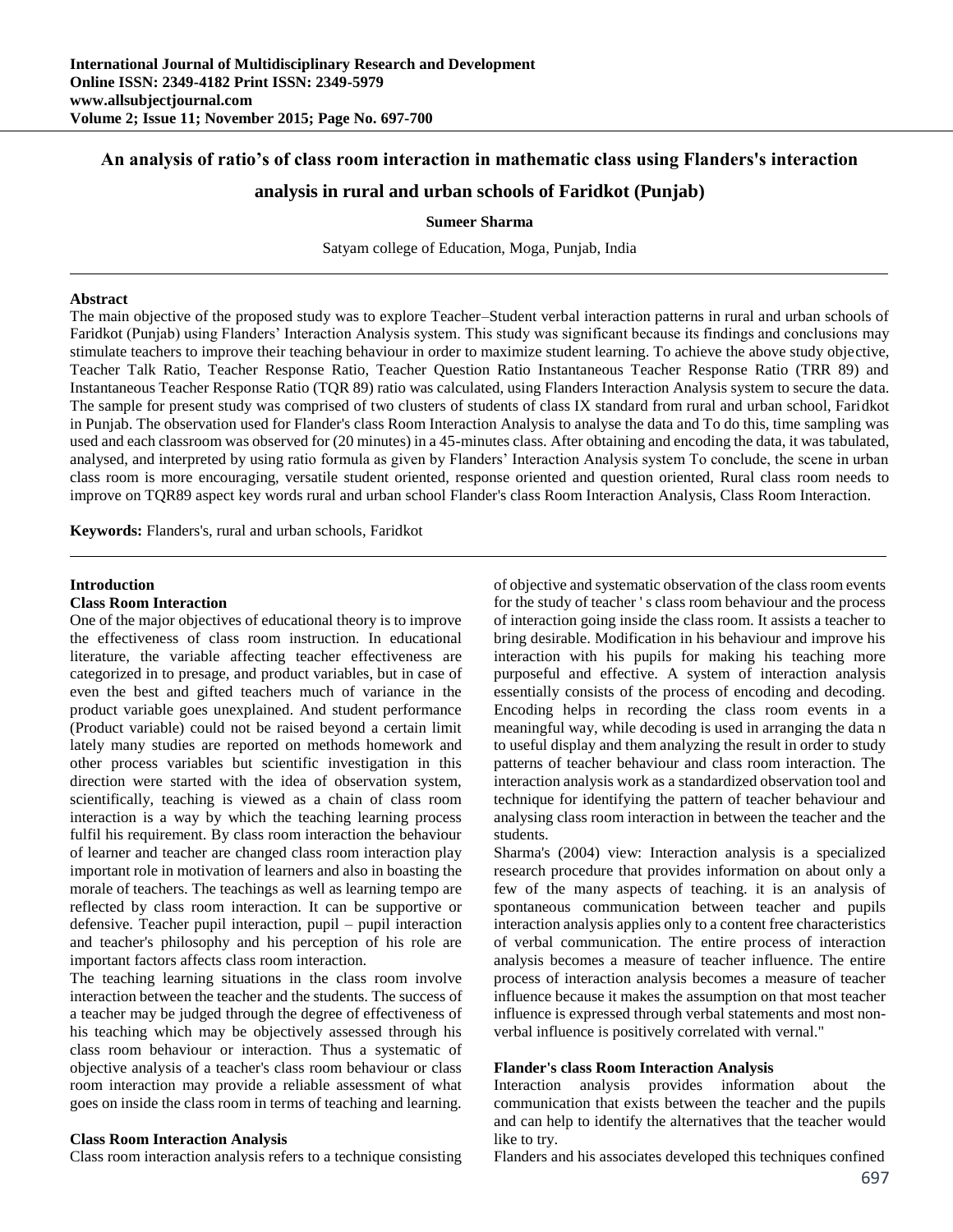only to the classroom verbal behaviour, in 1970. The system consists of 10 categories, 7 of which were used when the teachers is talking, two are used when any pupil is talking and the last category is used to indicate silence/confusion. So far as the communication is concerned these three conditions:

- **Teachers Talk**
- **pupils Talk**
- Silence/confusion are said to exhaust all possibilities. It is an objective and systematic techniques for evaluating the classroom performance of a teacher. The system permits the coding of teaching behaviour at a content rate of 3 seconds per observation throughout the observation.

Walberg (1986) indicates that the seven factors for the key elements of effective teaching are: engaged academic learning time, use of positive reinforcement, cooperative learning activities, positive class atmosphere, higher-order questioning, cues and feedback, and use of advance organizers. The system of interaction developed by Flanders shows how these elements fit together in actual classroom interaction.

Brown H.D.  $(2001)$ <sup>[2]</sup> Teacher talk is crucial and important, not only for the organization and for management of the classroom but also the process of the acquisition. In teaching process, teacher often simplify their speech, giving it many of the characteristics of foreigner talk such as applying slower and louder than normal speech, using simpler vocabulary and grammar and the topics are sometimes repeated Dagarin, 2004 [4] Likewise the first type of interaction, this interaction is conducted when the teacher speaks to the whole class as well. However, in this interaction, the teacher expects only one student to answer. This arrangement can also be used for an informal conversation at the beginning of the lesson or for leading students into a less guided activity." Pheasanty (2003) [9] conducted a research that the objective was to identify the characteristics of the classroom interaction in the elementary school English classes; to identify the English mastery of the Elementary school students; and to find out whether there are any significant differences in the effectiveness of teaching learning process among classes with different percentages of of classroom interaction characteristics. This study involved the fifth grade students and the English teachers of some schools as the subjects. The observation used Flanders Interaction Analysis to identify the classroom interaction. While the English mastery test were analyzed by using one way ANOVA. The result of the analysis showed that the dominant characteristics of classroom interaction in Elementary School are the student participation, indirect ratio, and content cross. The English mastery tests of the fifth graders of these Elementary Schools are good enough. The inferential analysis shows that there are significant differences in the effectiveness of teaching learning English among classes which have different percentages of characteristics of classroom interaction, Inamullah (2005) <sup>[1]</sup> conducted the research to explore patterns of classroom interaction at secondary and tertiary levels in the North West Frontier Province of Pakistan using Flanders Interaction Analysis system. This study was significant because its findings and conclusions may stimulate teachers to improve their teaching behaviour in order to maximize students learning. Fifty observations were carried out, each in one classroom, using Flanders Interaction Analysis system to secure the data. To do this, time sampling was used and each classroom was observed for 810 second in a 45 minutes class. After obtaining and encoding the data, it was

tabulated, analyzed and interpreted by using percentages, means, standard deviations and t-test. The result shows that the students talk time at secondary and tertiary level differed in favour of secondary level classes where students talk time was greater than at tertiary level. The talk time of teacher at tertiary level was greater than that of the teacher's at secondary level. Silence time at secondary level was significantly greater than at tertiary level.

Davis, H.A. (2006) <sup>[5]</sup>. Lower expectations and limited opportunities to learn may be a function of math teachers' enactment of deficit beliefs about diverse students or maladaptive beliefs they hold about mathematics and outlines the ways in which teachers communicate low expectations such as calling on students less often, seating them farther away, seating them closer as a form of behavioral control, paying less attention and demanding less of them, offering inappropriate criticism or praise, or failing to give feedback altogether. Math teachers may also inadvertently communicate stereotypes about the field including messages that minorities do not belong, Jennings & Greenberg,  $(2009)$ <sup>[8]</sup> as the classroom climate deteriorates, the demands on the teacher increase, triggering in the teacher what has been referred to as a "burnout cascade". Under these conditions, teachers' responses to student behaviour may become hostile and punitive, reactions that may derail student motivation and contribute to a self-sustaining cycle of classroom disruption. Over time, high levels of distress may lead to burnout

## **Emergence of Research Problem**

For better teaching learning process teacher should be aware of all such forces that operate with in class. When a class is viewed as a social group some important functions of teacher emerge. Pupil should be trained in cooperative Endeavour to achieve common goal. In class, teachers use a traditional method to teach. Due to this, learning becomes one sided. In teaching learning process, the teacher must know about acquisition of knowledge. Focus must be on student's perceptions rather than teachers perceptions. This is likely to be more productive attempts to improve class room learning. Class room learning environment can be improved systematical by if we know how the students and teacher interact in class room. The present study is an attempt to study the various dimension of mathematics classroom interaction of rural and urban school.

## **Objectives**

Study was designed with a view to attain the following objectives:

- Observation of class room teaching in math class rooms in rural and urban schools.
- Analysis is interaction using Flanders's system.

## **Methodology**

## **Design**

Two groups of children were selected from two different schools. One from rural area and other for urban area and they were compared for interaction in their mathematics class room.

## **Sample**

The sample for present study was comprised of two clusters of students of class IX standard from rural and urban school, Faridkot in Punjab.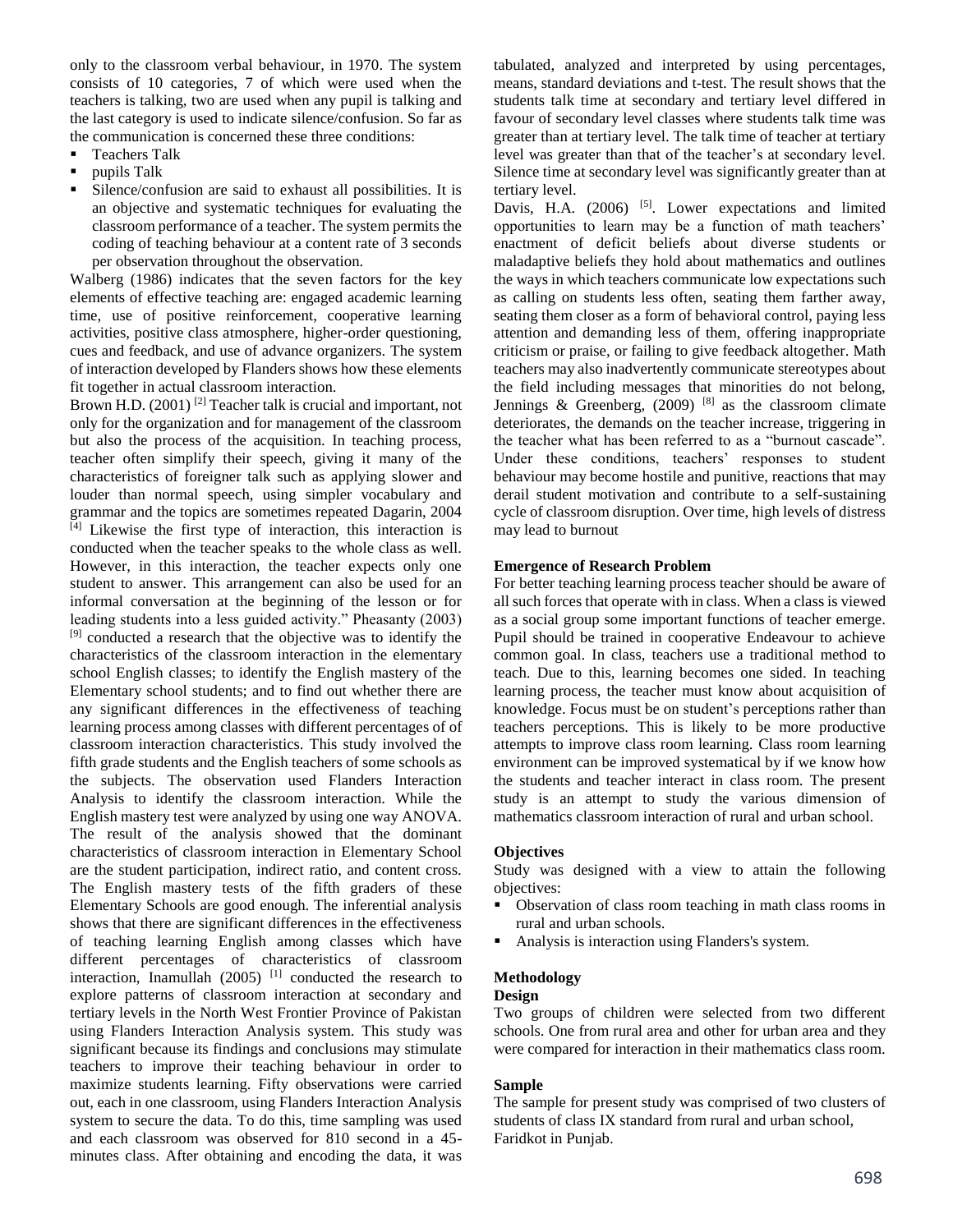## **Tool Used**

Flanders interaction analysis category system for class room observation on verbal interaction was used.

## **Procedure**

The investigator selected two schools one from rural area other from urban are of district Faridkot in Punjab then principal of these school were contacted. The purpose of the investigation was explained to them and an assurance was given to them that school programme would not be disturbed in any way.

The investigator took the observation of class room verbal interaction, on the 20x20 observation format in both the schools presented in appendix.

The time schedule of observing the classes was fixed with teacher on individual basis. Then investigator took observation with the 3 second interval of each and reordered each event according to flander system of observation then based on this observation the interpretation matrices were prepared for each class room events

The calculation of this behaviour ratio may be done directly from the formulae construlae for this purpose. By flanders intraction analysis system

- **Teacher Talk Ratio,**
- **Teacher Response Ratio**
- **Teacher Question Ratio**
- **Instantaneous Teacher Response Ratio (TRR 89)**
- Instantaneous Teacher Response Ratio (TQR 89)

| areas of district Faridkot    |              |              |
|-------------------------------|--------------|--------------|
|                               | <b>Urban</b> | <b>Rural</b> |
| Teacher Talk Ratio            | 78.5         |              |
| <b>Teacher Response Ratio</b> | 64.5         | 54.4         |

Teacher Question Ratio  $9.4$  | 7.4

Teacher Response Ratio  $95 \t 45$ 

**Table 1:** Different ratios of classroom interaction of rural and urban areas of district Faridkot

# Instantaneous Teacher Question Ratio 80 40.8

Instantaneous Teacher Response Ratio

## **Teacher Talk Ratio (TTR)**

After Comparing the table it was found that teacher talk ratio in urban sample was 78.5% Where as in rural Sample 82.5% It Means in rural area teaching is more dominantly by teacher as compared to urban area. It as indication of teacher dominated class room will authoritarian climate.

## **Teacher Response Ratio (TRR)**

An urban area teacher response ratio 64.5% and in rural area is 54.4% which is more than rural area. Teacher response ratio is index of teacher tendency to react to the ideas and felling of pupil. The teacher response ratio is high in urban area which shows that teacher responded to pupil talk every often as compare to rural area. It is therefore an indirect estimate of pupil initiation as well.

## **Teacher Question Ratio (TQR)**

Teacher question ratio is an index representing the tendency of teacher to use question or teacher initation. TQR in urban area is 9.4% and in rural area is 7.4% TQR is high in urban area which indicate lot of teacher initiation in class.

## **Instantaneous Teacher Response ratio (TRR 89)**

An instantaneous teacher response ratio (TQR 89) is an index of the tendency of the teacher to praise or integrate pupil ideas and feeling in to the class discussion at the moment the pupil stop talking. TRR 89 is 95% in urban area and 45% in rural area. Thus we see that TRR 89 is high in urban area as compared to rural area therefore high TRR 89 in urban area indicates a healthy emotional climate and high level of communication in class as compared to rural area.

## **Instantaneous Question Ratio (RQR 89)**

Instantaneous Question ratio (TQR 89) is a tendency of teacher to respond to pupil talk with questions based on his own ideas compared to his tendency to lecture. In urban area TQR 89 was 80% and in urban area was 40.8% i.e. high in urban area, which means in urban area there is high tendency of the teacher to response to pupil talk with question based on his own ideas compare to his tendency to lecture as compared to rural area.

To conclude, the scene in urban class room is more encouraging, versatile student oriented, response oriented and question oriented, rural class room needs to improve on TQR89 aspect

## **Summary and Conclusion**

Mathematics is considered as father of science. Mathematics should be visualized as vehicle to train a child to think, reason, analysis articulate logically apart for being a specific subject it should be treated as a concomitant to any subject involving analysis and meaning. Mathematics has its unique nature on the basis which can compare it with other subject. Class room interaction is a way by which the teaching learning processes fulfil his requirements. By class room interaction the behaviour of learner and teacher are changed. Class room interaction play important role in motivation of learners and also in boasting the morale of teachers. In this paper rural area teaching is more dominantly by teacher as compared to urban area, teacher response ratio is high in urban area which shows that teacher responded to pupil talk every often as compare to rural area, teacher initiation in class is high in urban area, the urban area indicates a healthy emotional climate and high level of communication in class as compared to rural area, there is high tendency of the urban teacher to response to pupil talk with question based on his own ideas compare to his tendency to lecture as compared to rural area. The student and teacher interaction class room have distinctive properties affecting participants regardless of how students are organized for learning, what educational philosophy of the teacher espouse. Class room interaction gives the healthy environment in class by which students gains the knowledge very well and acquire skill well.

## **References**

- 1. Inamullah M. Pattern of Classroom Interaction at Different Educational Levels in the Light of Flanders Interaction Analysis. Dissertation. Pakistan, 2005.
- 2. Brown HD. Teaching by Principles: An Interactive Approach to Language Pedagogy, 2001.
- 3. Second Edition. New York: Addison Wesley Longman, Inc.
- 4. Dagarin M. Classroom Interaction and Communication